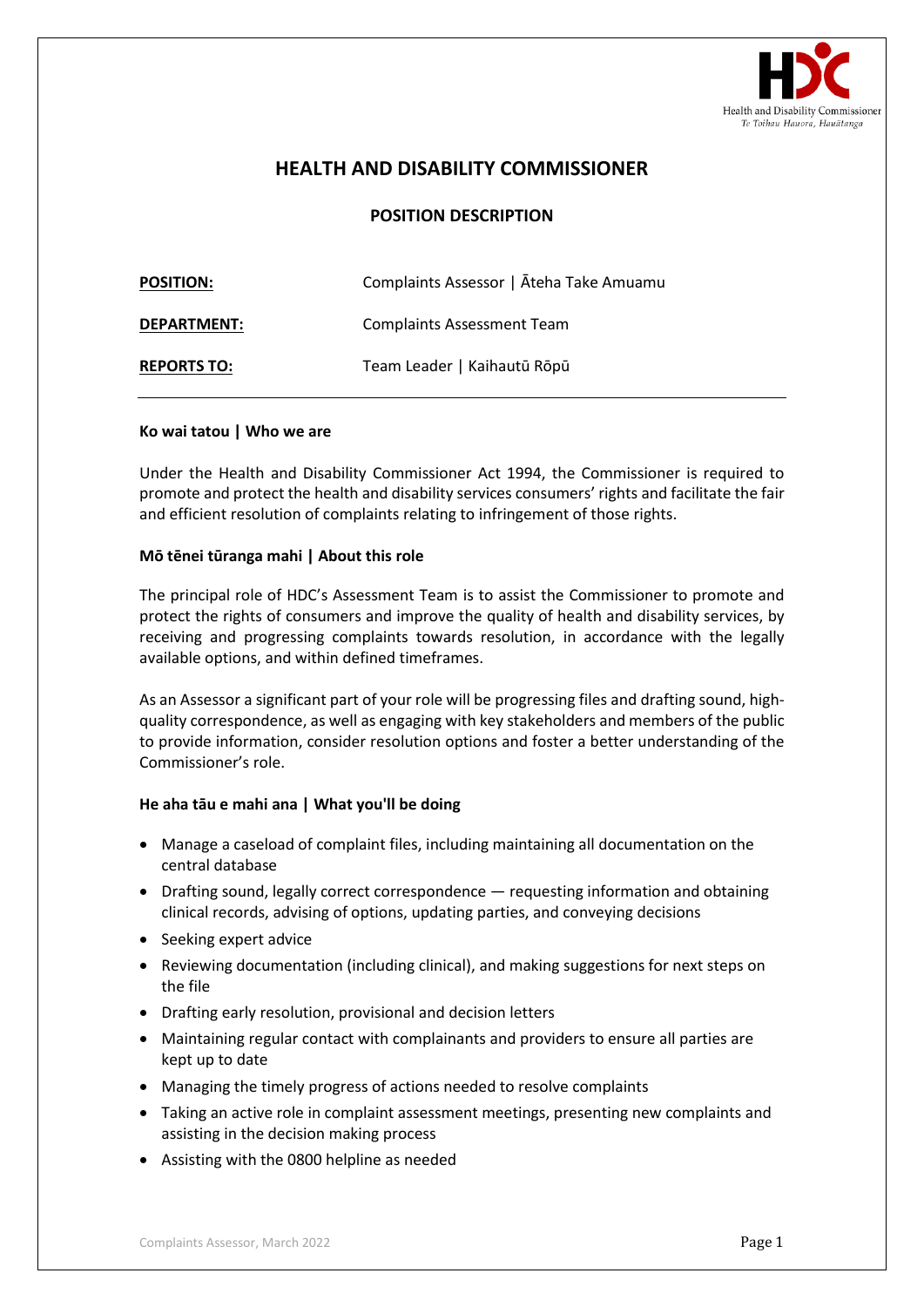

- Contributing to the achievement of team objectives
- Undertaking other duties as required.

## **Ko ngā mea ka hiahiatia e koe kia angitū te haere | What you'll need to be successful**

- Excellent writing skills
- Proven ability to communicate with people from a wide cross-section of the community, as well as with HDC staff of all levels
- A calm and professional approach, with a sensitive manner
- Proven ability to identify and solve problems, in consultation with colleagues
- Proven ability to explain decisions clearly and rationally
- Proven ability to manage multiple concurrent tasks and effectively prioritise
- A team player who is empathic and supportive of colleagues
- Enthusiasm for, and genuine interest in, the health and disability sector, with a strong awareness of topical issues and trends
- A relevant tertiary qualification a background in law or a medical field will be an advantage
- A minimum of two year relevant work experience, preferably more
- Familiarity with using databases, or the ability to quickly learn
- Awareness of issues related to the Treaty of Waitangi and the aims and aspirations of Māori

### **Te Aronga o te Ratonga Tūmatanui | Public Service Purpose**

Ka mahitahi mātou o te ratonga tūmatanui kia hei painga mō ngā tāngata o Aotearoa i āianei, ā, hei ngā rā ki tua hoki. He kawenga tino whaitake tā mātou hei tautoko i te Karauna i runga i āna hononga ki a ngāi Māori i raro i te Tiriti o Waitangi. Ka tautoko mātou i te kāwanatanga manapori. Ka whakakotahingia mātou e te wairua whakarato ki ō mātou hapori, ā, e arahina ana mātou e ngā mātāpono me ngā tikanga matua o te ratonga tūmatanui i roto i ā mātou mahi.

In the public service we work collectively to make a meaningful difference for New Zealanders now and in the future. We have an important role in supporting the Crown in its relationships with Māori under the Treaty of Waitangi.  We support democratic government. We are unified by a spirit of service to our communities and guided by the core principles and values of the public service in our work.

The Health and Disability Commissioner welcomes and supports people of all gender identities, ages, ethnicities, sexual orientations, disabilities, and religions.